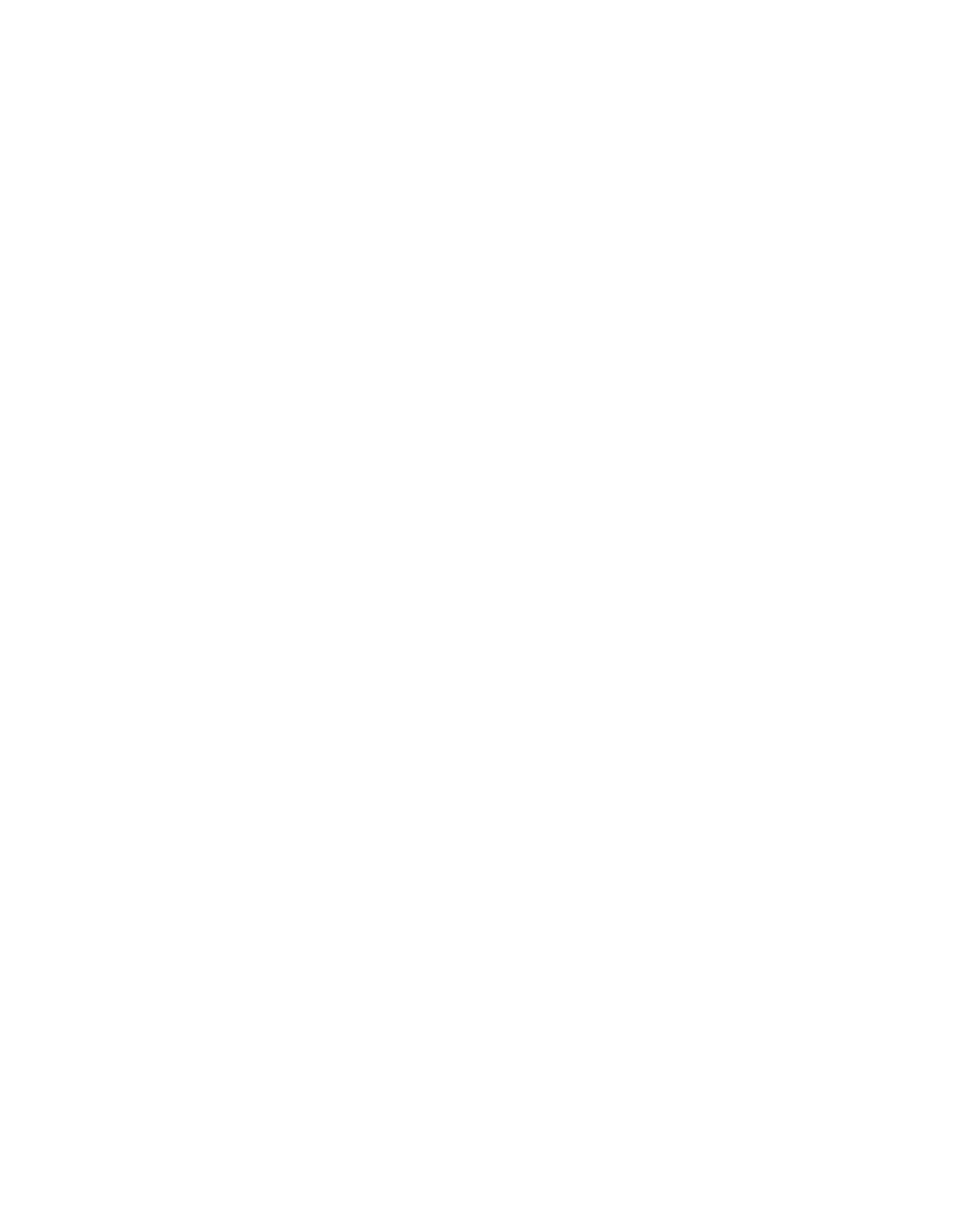## **Introduction**

## **Background**

Our office published Part 2 of the [Auditors' Evaluation of the Revised Department of](https://wp.cga.ct.gov/apa/wp-content/cgacustom/reports/performance/PERFORMANCE_Part%202%20of%20Auditors%20Evaluation%20of%20the%20Revised%20Department%20of%20Economic%20and%20Community%20Development%202017%20Annual%20Report_20190521.pdf)  [Economic and Community Development 2017 Annual Report](https://wp.cga.ct.gov/apa/wp-content/cgacustom/reports/performance/PERFORMANCE_Part%202%20of%20Auditors%20Evaluation%20of%20the%20Revised%20Department%20of%20Economic%20and%20Community%20Development%202017%20Annual%20Report_20190521.pdf) on May 21, 2019. On November 1, 2021, we requested an update from the Department of Economic and Community Development on how it addressed the report's 32 recommendations.

The report's recommendations focused on clarifying reporting requirements for the Small Business Express Program (EXP) and Manufacturing Assistance Act (MAA), documenting decisions in meeting minutes, tracking, and reporting application-to-decision timeframes, and improving administrative efficiency and effectiveness for the Urban and Industrial Sites Reinvestment Tax Credit (URA) and EXP.

## **Highlighted Agency Accomplishments**

\_\_\_\_\_\_\_\_\_\_\_\_\_\_\_\_\_\_\_\_\_\_\_

Since the release of the audit, DECD informed us that the Small Business Express Program is inactive. In the near future, the department will no longer directly administer the Small Business Express Program. The program will be administered by one or more contracted vendors working as a DECD lending partner. Nonetheless, DECD appears to have partially or fully implemented 50% of our audit recommendations. <sup>1</sup> This information is based only upon the department's responses to our update request and may be verified during our next DECD audit.

<sup>&</sup>lt;sup>1</sup> Two of our original recommendations are no longer applicable because of the elimination of the Letter of Intent Committee.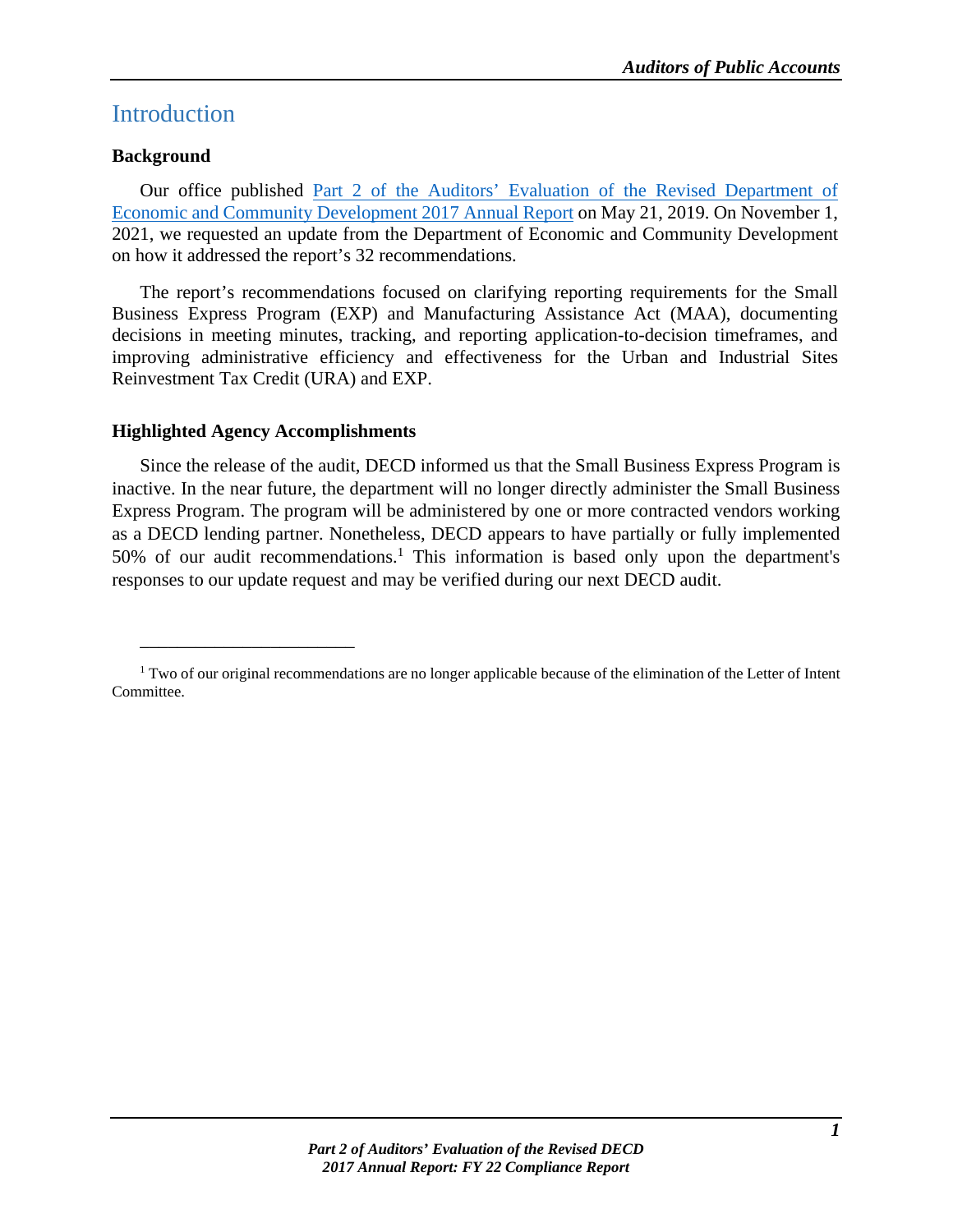

#### **Audit Objectives and Overview**

Section 2-90c of the General Statutes requires the Auditors of Public Accounts to evaluate Department of Economic and Community Development (DECD) annual reports. In April and September 2018, our office released two reports assessing the accuracy of the annual report data and whether it satisfied the reporting requirements in section 32-1m(a) of the General Statutes. Using surveys, this report evaluates management practices and operations regarding the ease or difficulty for taxpayers to comply with incentive program requirements. It also makes recommendations to improve the administrative efficiency or effectiveness of the incentive programs by in-depth analyses of the Urban and Industrial Sites Reinvestment Tax Credit (URA) and the Small Business Express Program (EXP).

#### **Key Findings**

- 1. Although mostly favorable responses to survey questions were received, relatively lower survey ratings from the Small Business Express (EXP) and Manufacturing Assistance Act program (MAA) recipients on clarity of reporting requirements could create challenges for recipients.
- 2. DECD does not measure or document the length of time and reasons for applications to be approved or denied, making it difficult to determine if administrative efficiency and effectiveness objectives are being met.
- 3. We found areas of administrative inefficiencies or ineffectiveness for the Urban and Industrial Sites Reinvestment Tax Credit (URA) program including DECD:
	- not reporting URA program premature leavers and revocations/penalties, and
	- issuing tax credits early, late, and/or multiple times in a single year.
- 4. We found areas of administrative inefficiencies or ineffectiveness for EXP including DECD:
	- does not perform certain personal financial checks which would better assess an applicant's loan risk,
	- has little recourse if EXP recipients do not submit paperwork showing funds were spent according to an approved budget if the owner is not delinquent in their loan payments, and
	- checks the CTDOL employment database when businesses do not submit required paperwork, making it unfair for those who do comply.

#### **Key Recommendations**

- 1. To make it easier for businesses to comply with incentive program requirements, DECD should clarify reporting requirements for EXP and MAA, including notifications.
- 2. DECD should document decisions in meeting minutes, and track application to decision timeframes, including timeliness statistics in its annual report.
- 3. To improve administrative efficiency or effectiveness for URA:
	- DECD's annual report should include information on premature leavers of the URA program and statistics on revocations/other imposed penalties, and
	- DECD should develop a system to promote more timely submission of required information by the businesses.
- 4. To improve administrative efficiency or effectiveness for EXP, DECD should:
	- better assess loan risk through additional financial checks,
	- automatically increase the interest rate of a loan if budget paperwork is not submitted, and
	- eliminate requirement that business owners submit Job Audit paperwork and have DECD access CTDOL employment database.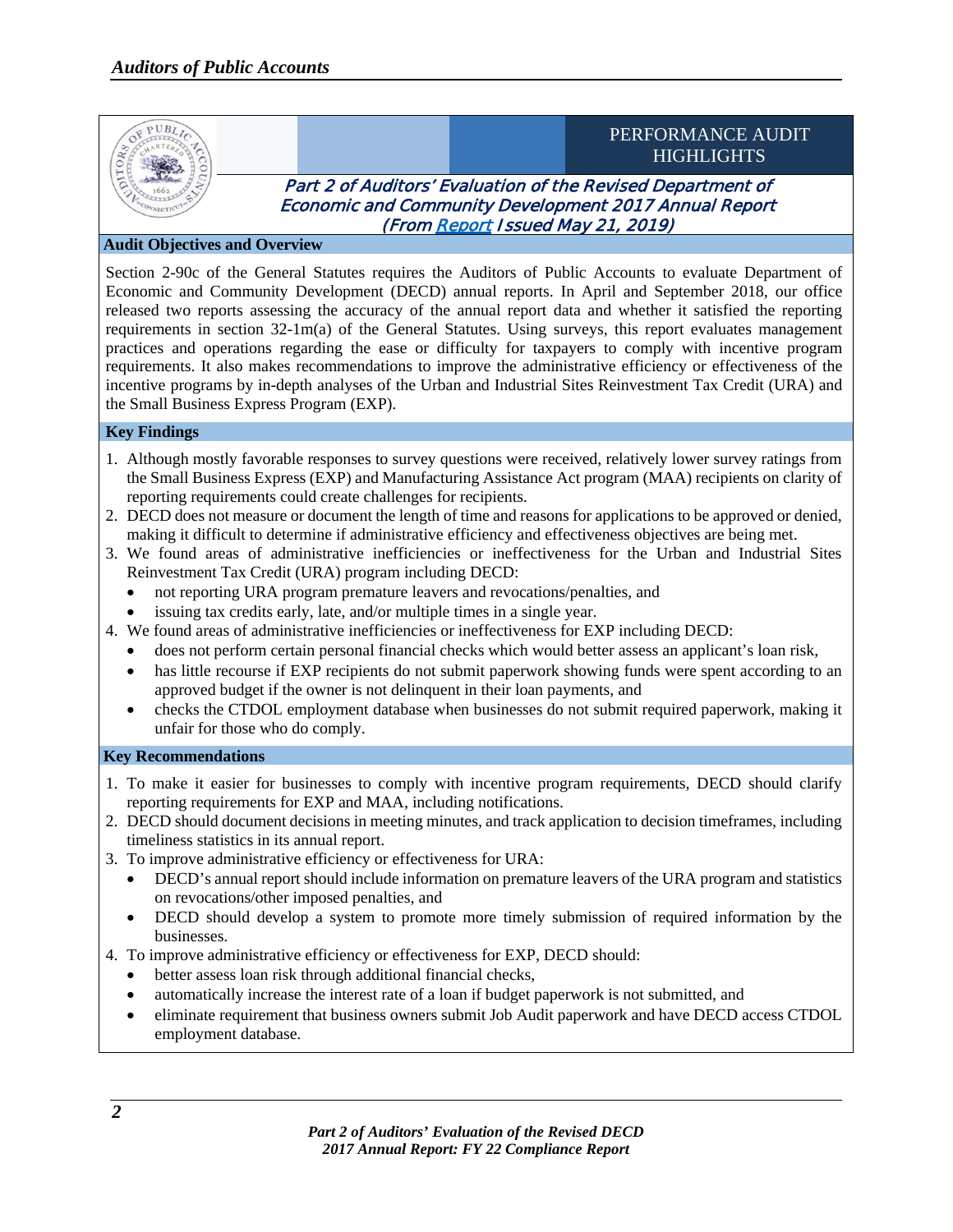## **Agency Updates**

## *Recommendation 1:* The Department of Economic and Community Development should consider and adopt suggestions made by program recipients to improve administrative efficiency and inform other businesses about the Small Business Express and Manufacturing Innovation Fund's Manufacturing Voucher programs.

**Status: Not Implemented - Exhibit 1** contains the specific suggestions that were part of this recommendation in the original audit report. DECD stated that its chief manufacturing officer (CMO) informed the manufacturing industry of the Manufacturing Innovation Fund's Manufacturing Voucher programs. DECD did not indicate how the CMO is communicating this information.

The Small Business Express Program is no longer active and will be administered by one or more contracted vendors acting as a DECD lending partner.

| <b>Exhibit 1. Recipients' Most Frequently Suggested Ways to</b><br><b>Better Publicize the EXP and MIF-MVP Programs</b>                    |                                                                                                                                                                                                                                           |  |
|--------------------------------------------------------------------------------------------------------------------------------------------|-------------------------------------------------------------------------------------------------------------------------------------------------------------------------------------------------------------------------------------------|--|
| <b>Small Business</b><br><b>Express</b><br>(administered<br>by DECD)                                                                       | Email/mail blasts to Connecticut small<br><b>businesses</b><br>Contact accounting firms, organizations<br>Use Facebook/social media<br>Publicize success stories<br>Chamber of commerce events/meetings<br>Publicize in business journals |  |
| Manufacturer<br>Innovation<br>Fund-<br>Manufacturing<br>Voucher<br>Program<br>(administered<br>by CT Center<br>for Advanced<br>Technology) | <b>Connecticut Business and Industry</b><br>Association (CBIA)<br>Post cards/direct mail<br>Manufacturing associations/industry groups<br><b>Email blasts</b>                                                                             |  |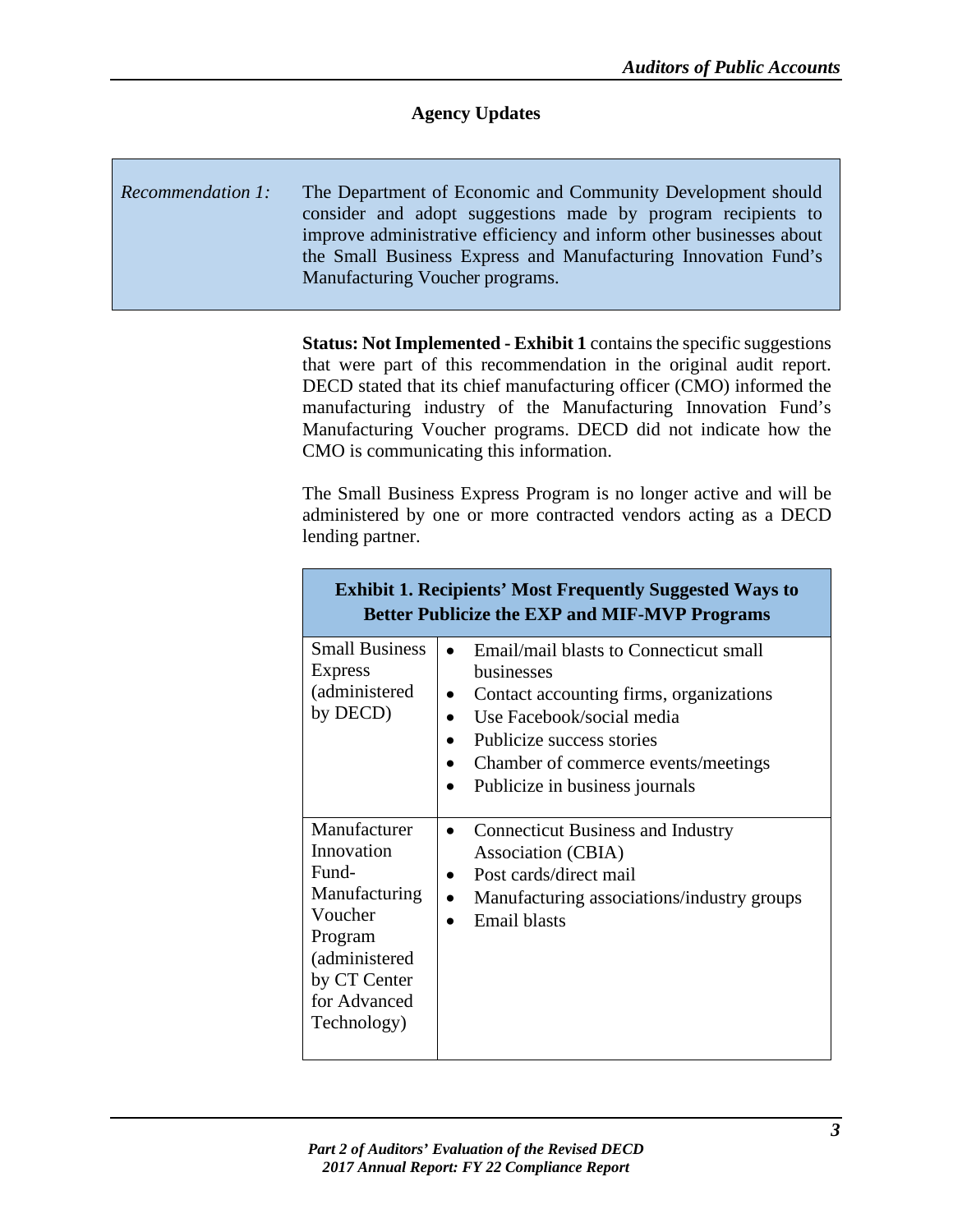| <b>DECD</b> Update: | "Working within the Agency's Chief Manufacturing Officer position,  |
|---------------------|---------------------------------------------------------------------|
|                     | the manufacturing sector is being made aware of State programs and  |
|                     | benefits of the various programs by highlighting not only DECD      |
|                     | programs but more specifically MIF programs. The Small Business     |
|                     | Express Program 1.0 is currently inactive. Moving forward the Small |
|                     | Business Express Program will no longer be directly administered by |
|                     | DECD and will be administered by contracted vendor(s) working as a  |
|                     | lending partner(s) to DECD. The Agency is seeking proposals from    |
|                     | organizations to design, implement and administer Small Business    |
|                     | Lending Programs and Technical Assistance."                         |

## *Recommendation 2:* The Department of Economic and Community Development should continue to develop ways to reduce the time needed to process applications to improve administrative efficiency and address the lower ratings businesses gave in regard to the time required to complete the application.

**Status: Partially Implemented –** DECD states it is seeking technology upgrades to make the application process accessible online but has not improved efficiency.

- *DECD Update:* "The Agency is pursuing various technology upgrades to its application in-take functionality to bring the process online and utilize automation to improve efficiency."
- *Recommendation 3:* The Department of Economic and Community Development should clarify the Small Business Express Program financial requirements and accompanying instructions to improve administrative efficiency and speed up the application process

**Status: Not Implemented -** DECD notified us that the Small Business Express Program as originally designed is inactive, and the program will be administrated by one or more contracted vendors acting as a DECD lending partner. Specific program guidelines and instructions are not yet available and will be developed by the contracted vendor.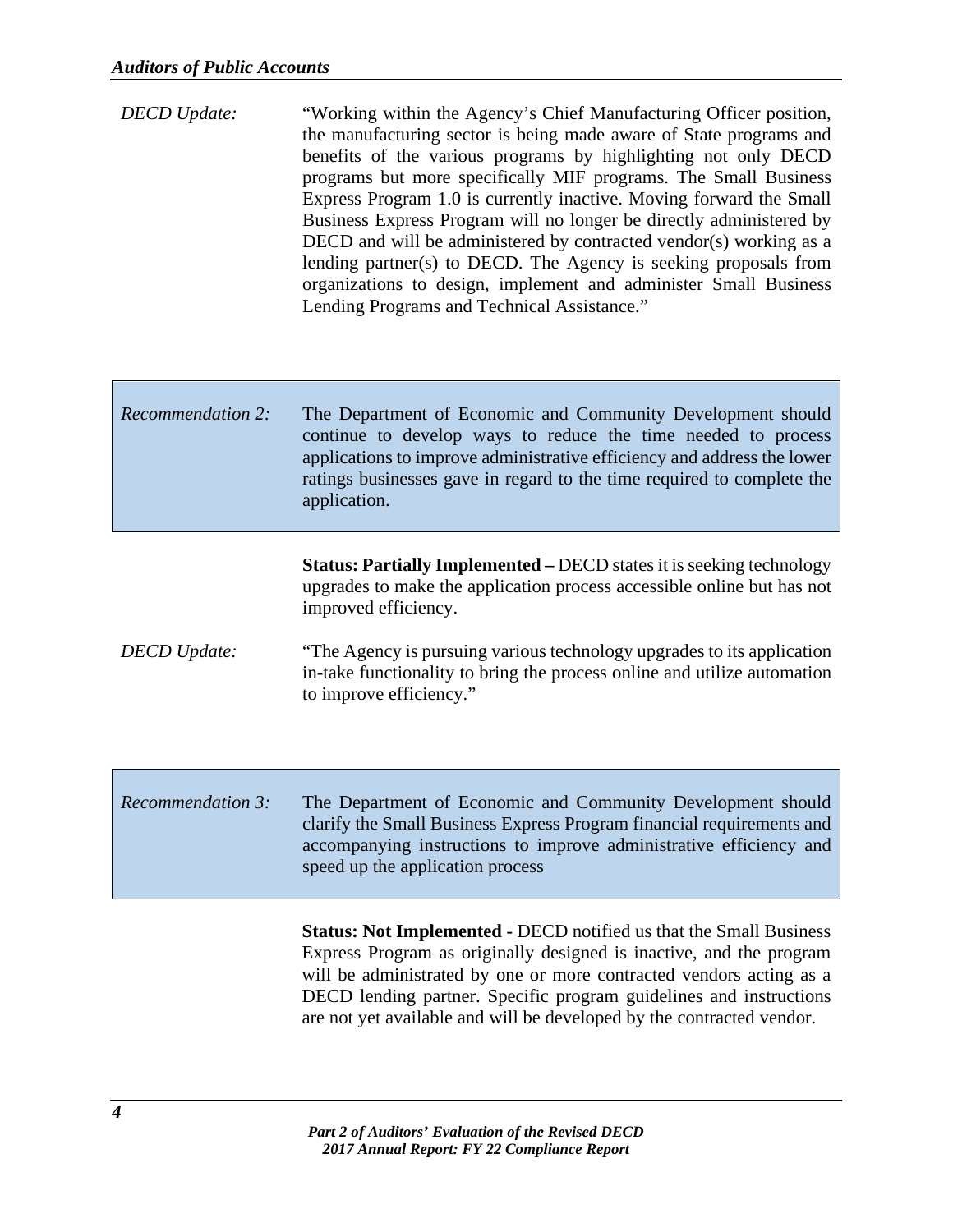*DECD Update:* "The Small Business Express Program 1.0 is inactive. Moving forward the Small Business Express Program will no longer be directly administered by DECD and will be administered by contracted vendor(s) working as a lending partner(s) to DECD.

> State economic development dollars will fund programs designed to accelerate the creation of new small businesses and aid the recovery and growth of existing small businesses during the next five years. The Agency is seeking proposals from organizations to design, implement and administer programs that will accomplish these objectives.

> Program guidelines are at the discretion of individual proposers, however, proposals should include programs that maximize private sector capital relative to state funding; provide technical assistance, provide financial assistance, with at least 50% of the funding directed to minority-, woman-, disabled- and veteran-owned businesses, and businesses located in distressed municipalities; provide support for startup businesses; and include the goal of becoming self-sustaining by July 1, 2026."

*Recommendation 4:* The Department of Economic and Community Development should review the current reporting requirements for the Small Business Express and the Manufacturing Assistance Act programs to improve administrative efficiency and effectiveness and promote greater ease for recipients to meet program reporting requirements. The department should develop techniques to clarify the reporting requirements and how it informs recipients about the requirements.

> **Status: Not Implemented -** The Small Business Express Program is currently inactive. Although the department is pursuing policies to improve the efficiency and effectiveness of the Manufacturing Assistance Act programs, it has not implemented the recommendation.

*DECD Update:* "The Small Business Express Program 1.0 is inactive. Moving forward the Small Business Express Program will no longer be directly administered by DECD and will be administered by contracted vendor(s) working as a lending partner(s) to DECD. The Department is also pursuing policies that will improve administrative efficiency and effectiveness of the Manufacturing Assistance Act (MAA) program that should result in improved efficiencies for its customers."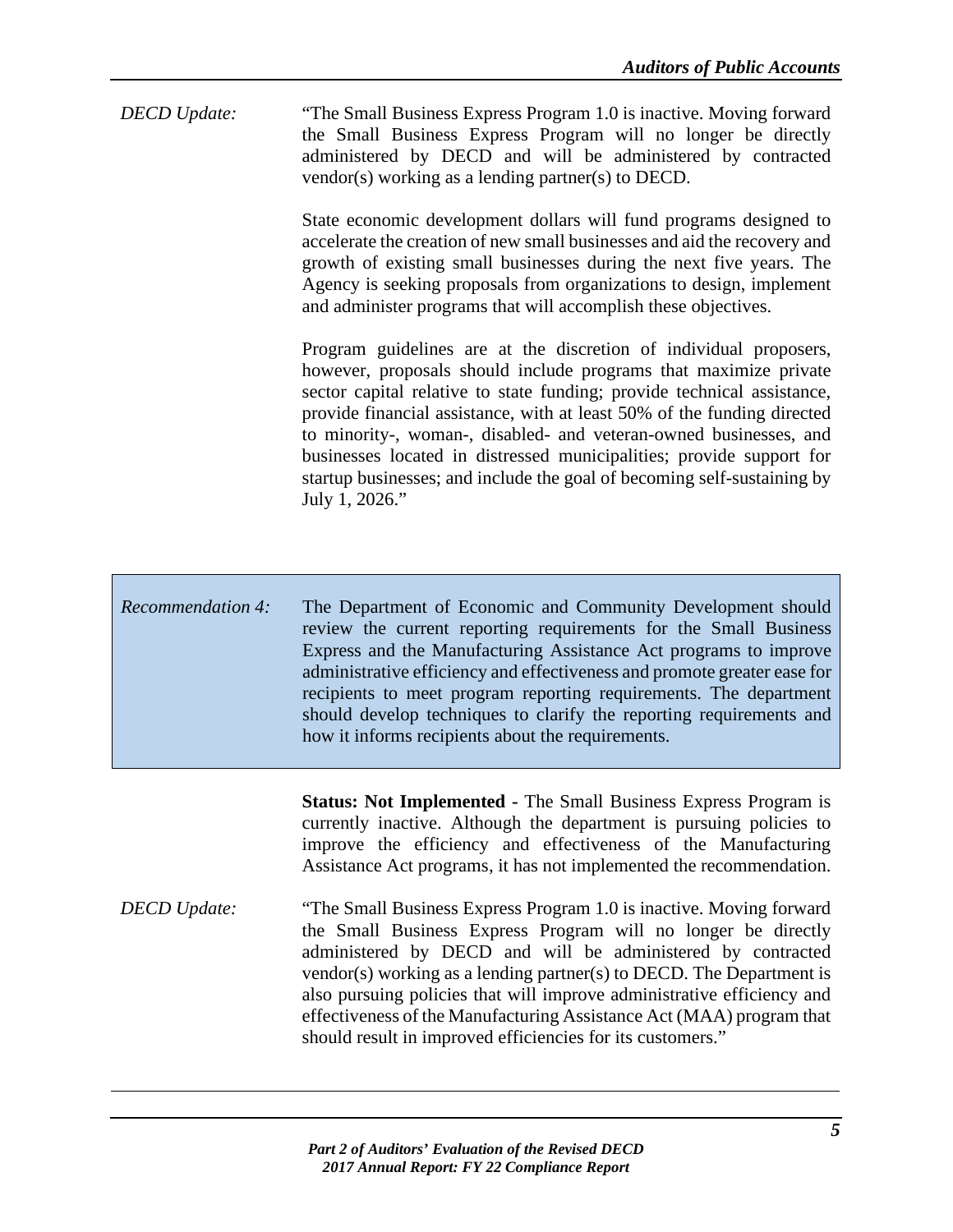| Recommendation 5: | The Department of Economic and Community Development should<br>notify the Connecticut Department of Revenue Services of the<br>elimination of the Urban and Industrial Site Reinvestment Tax Credit<br>pre-application process to reduce potential confusion and improve |
|-------------------|--------------------------------------------------------------------------------------------------------------------------------------------------------------------------------------------------------------------------------------------------------------------------|
|                   | administrative efficiency. DECD should notify the Department of                                                                                                                                                                                                          |
|                   | Revenue Services to amend its website accordingly.                                                                                                                                                                                                                       |

**Status: Fully Implemented -** DECD stated that it requested removal of the Urban and Industrial Site Reinvestment Tax Credit preapplication process information from the Department of Revenue Services' (DRS) website. We checked the DRS website, and it indicates that the tax credit information is "outdated and for archival purposes."

### *DECD Update:* "The Agency has notified DRS and requested the necessary update to the Department of Revenue Services website."

*Recommendation 6:* The Department of Economic and Community Development should revise its Application for Business Assistance instructions to match the application form to improve the administrative efficiency of the application process.

> **Status: Not Implemented -** DECD did not revise and update the Application for Business Assistance instructions. The agency reports it is working on the revision.

*DECD Update:* "The Agency agrees with this recommendation and is currently working on revising its Application for Business assistance instructions."

|                          | The Department of Economic and Community Development Letter of          |
|--------------------------|-------------------------------------------------------------------------|
| <b>Recommendation 7:</b> | Intent Committee should document the rationale for its decisions to     |
|                          | improve administrative efficiency and effectiveness. The committee      |
|                          | should prepare and keep minutes of its meetings in case questions arise |
|                          | in the future.                                                          |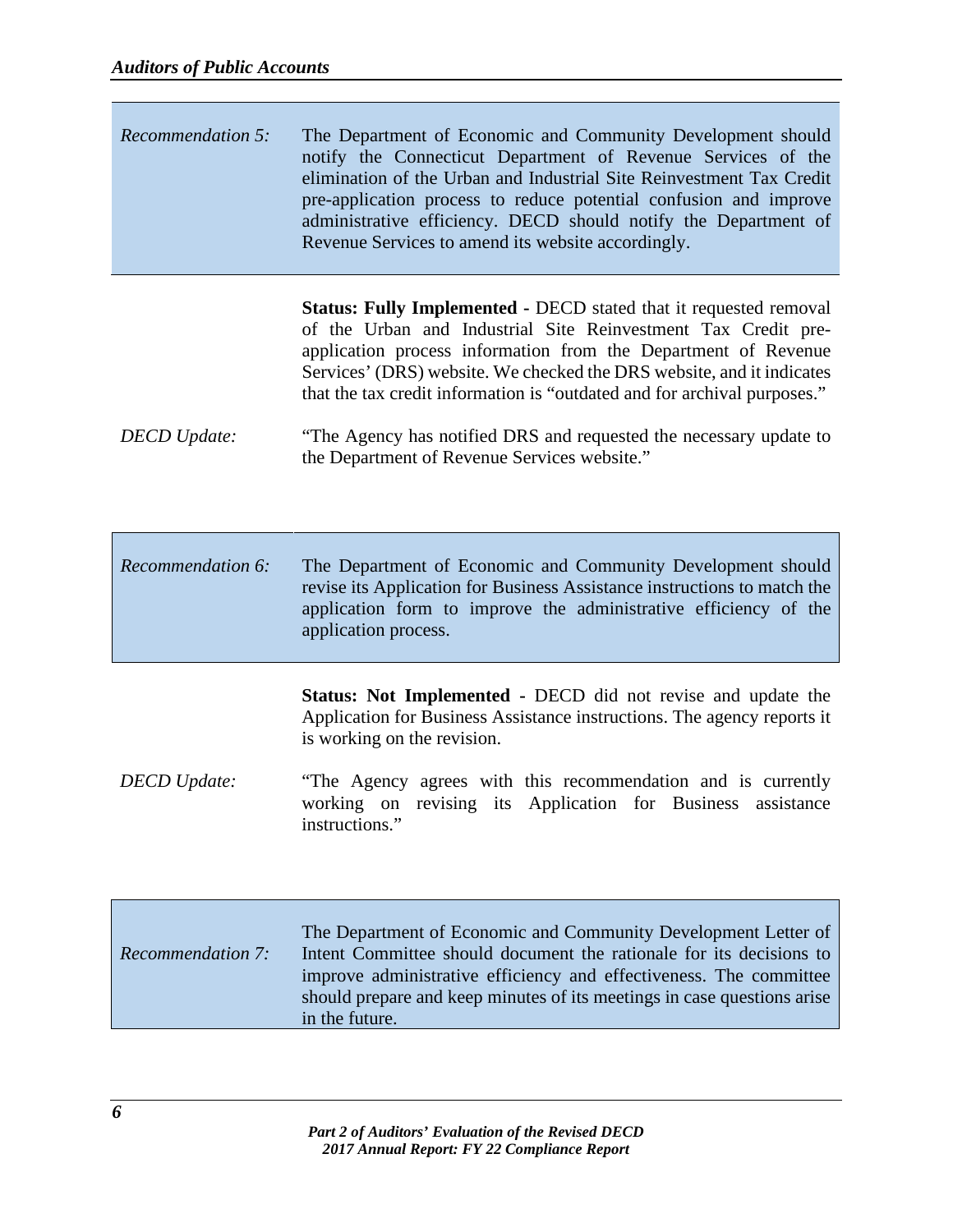**Status: Not Applicable -**The Letter of Intent Committee is no longer operating.

*DECD Update:* "The Letter of Intent Committee is no longer utilized."

*Recommendation 8:* The Department of Economic and Community Development should track the duration of the Urban and Industrial Site Reinvestment Tax Credit application process to determine whether it is in compliance with the 90-day statutory approval requirement and to improve the program's administrative efficiency. DECD should include this information in its annual report.

> **Status: Not Implemented -** DECD reports that it does not currently track the 90-day statutory approval requirement but intends to in the future.

*DECD Update:* "The Agency agrees with this recommendation and will track the 90 day statutory approval requirement in its CRM database. The Agency is committed to the inclusion of this information in its annual report."

*Recommendation 9:* The General Statutes should be amended to require the Department of Economic and Community Development Commissioner to issue a decision on a complete application not later than 90 days from its receipt.

> **Status: Not Implemented -** The General Statutes were not updated to reflect the recommendation. In the original audit report, we found that the DECD commissioner did not issue an approval decision within 90 days of application receipt in 78% of cases. DECD told us that the reason it did not meet the 90-day threshold because business applications are often incomplete and require additional information. We believe that DECD should begin the 90-day timeline when the application is complete or in good order. DECD does not believe updated statutory language is required to implement the statute in that way. While DECD may interpret receipt of an application to be received in good order, we are not sure it is consistent with statutory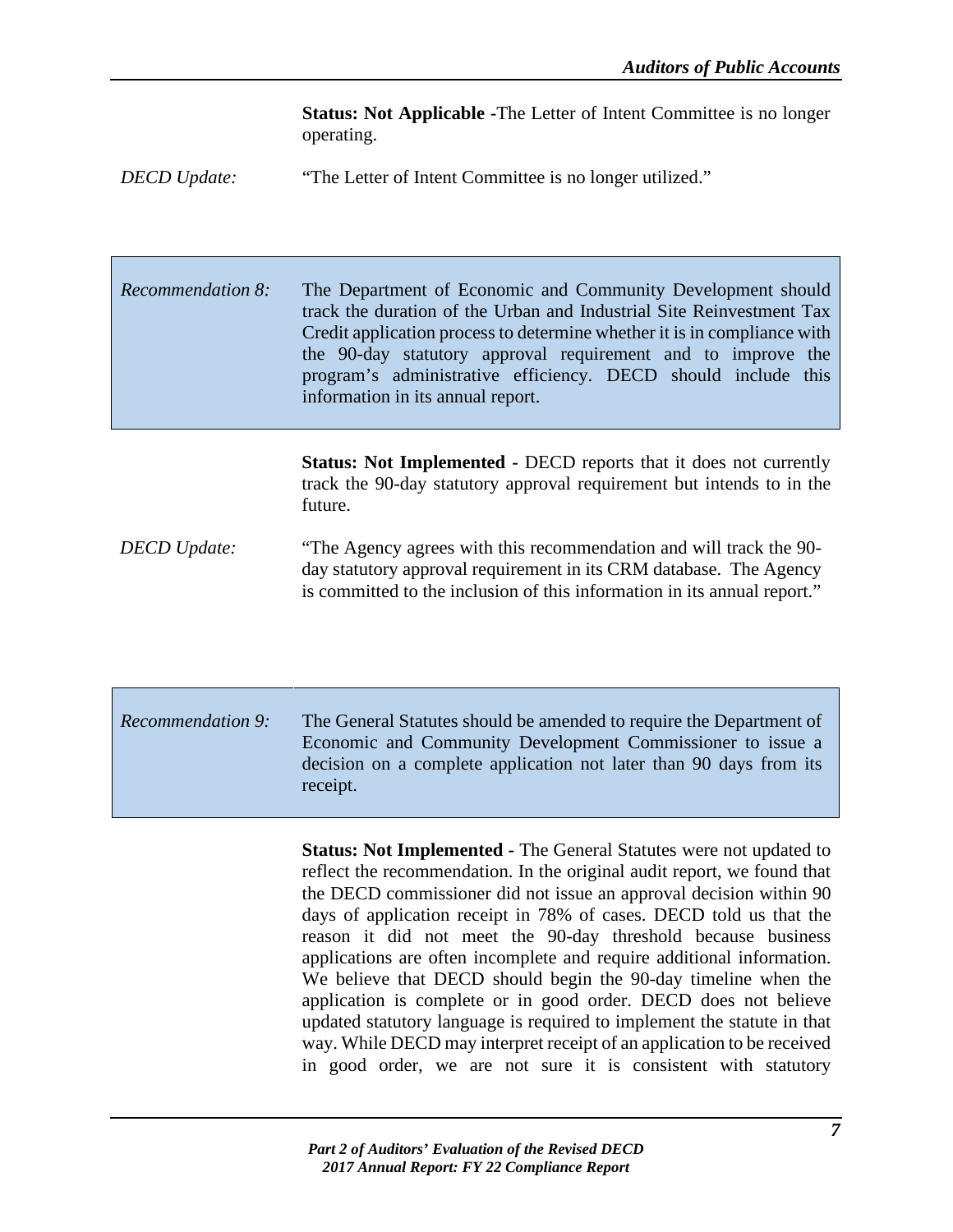|                     | requirements. Therefore, the statute should be amended to clarify this<br>issue. We believe the statutory language should be changed to clarify<br>that DECD must render a decision on a <i>complete</i> application not later<br>than 90 days from its receipt.                                                                                                                                                    |
|---------------------|---------------------------------------------------------------------------------------------------------------------------------------------------------------------------------------------------------------------------------------------------------------------------------------------------------------------------------------------------------------------------------------------------------------------|
| <b>DECD</b> Update: | "Section $32-9t(g)(1)$ of the Connecticut General Statues currently states<br>that; "The commissioner shall render a decision on an application not<br>later than ninety days from its receipt" The Agency has updated its<br>CRM database to provide reasonable assurance for compliance with the<br>90-day approval requirement. Accordingly, a statutory change to<br>Section $32-9t(g)(1)$ would be redundant." |

| <b>Recommendation 10:</b> | The Department of Economic and Community Development should<br>document the rejection of business assistance applications and reasons<br>for the rejection to improve administrative effectiveness. |
|---------------------------|-----------------------------------------------------------------------------------------------------------------------------------------------------------------------------------------------------|
|                           |                                                                                                                                                                                                     |

**Status: Not Implemented -** DECD does not document the rejection of business applications and reasons for the rejection.

- *DECD Update:* "The Agency is considering this recommendation of formally documenting the reason(s) for rejection of business assistance applications."
- *Recommendation 11:* The Department of Economic and Community Development should improve administrative efficiency by requiring proof that all outside legal bills are paid prior to disbursing any financial assistance. The department should track the payment of legal bills.

**Status: Fully Implemented -** DECD requires outside legal bills to be paid prior to finalizing assistance agreements and has a process to track unpaid legal bills.

*DECD Update:* "The Agency requires legal bills to be paid prior to finalizing assistance agreements. For agreements that are not finalized, the Agency has a process to address and track unpaid legal bills which may include referral to the Attorney General's office if appropriate."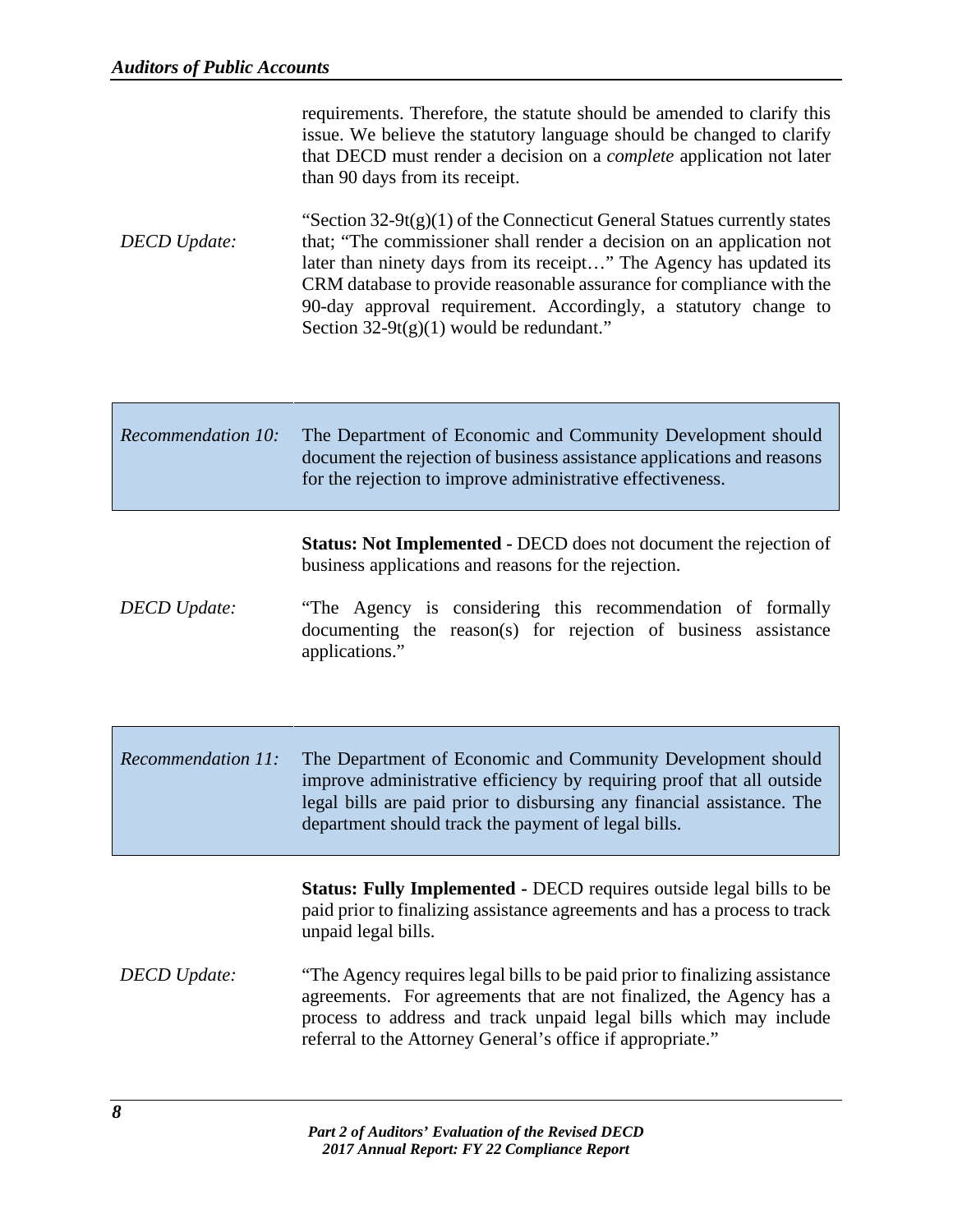*Recommendation 12:* The Department of Economic and Community Development Commissioner shall issue an Urban and Industrial Site Reinvestment Tax Allocation Summary Letter certifying that the applicant has met the initial tax credit program requirements in accordance with the General Statutes.

> **Status: Fully Implemented** – DECD issues an Urban and Industrial Site Reinvestment Tax Allocation Summary Letter that serves as a certification of eligibility for the initial tax credit program.

*DECD Update:* "The Agency agrees with this recommendation and has amended the Summary Allocation Letter to also serve as a Certificate of Eligibility."

*Recommendation 13:* The Department of Economic and Community Development could improve administrative effectiveness by including information in its annual report on companies that leave the Urban and Industrial Site Reinvestment Tax Credit Program prior to completing the 10-year program.

> **Status: Fully Implemented –** The DECD annual report includes information on companies that leave the Urban and Industrial Site Reinvestment Tax Credit Program before ten years.

*DECD Update:* "DECD now includes companies in its annual report that leaves the Urban and Industrial Site Re-Investment Tax Credit Program prior to completing the 10-year program."

*Recommendation 14:* The Department of Economic and Community Development's annual report should provide up-to-date information on the total amount of funds committed for past and current Urban and Industrial Site Reinvestment Tax Credit projects, and the amount available for new projects.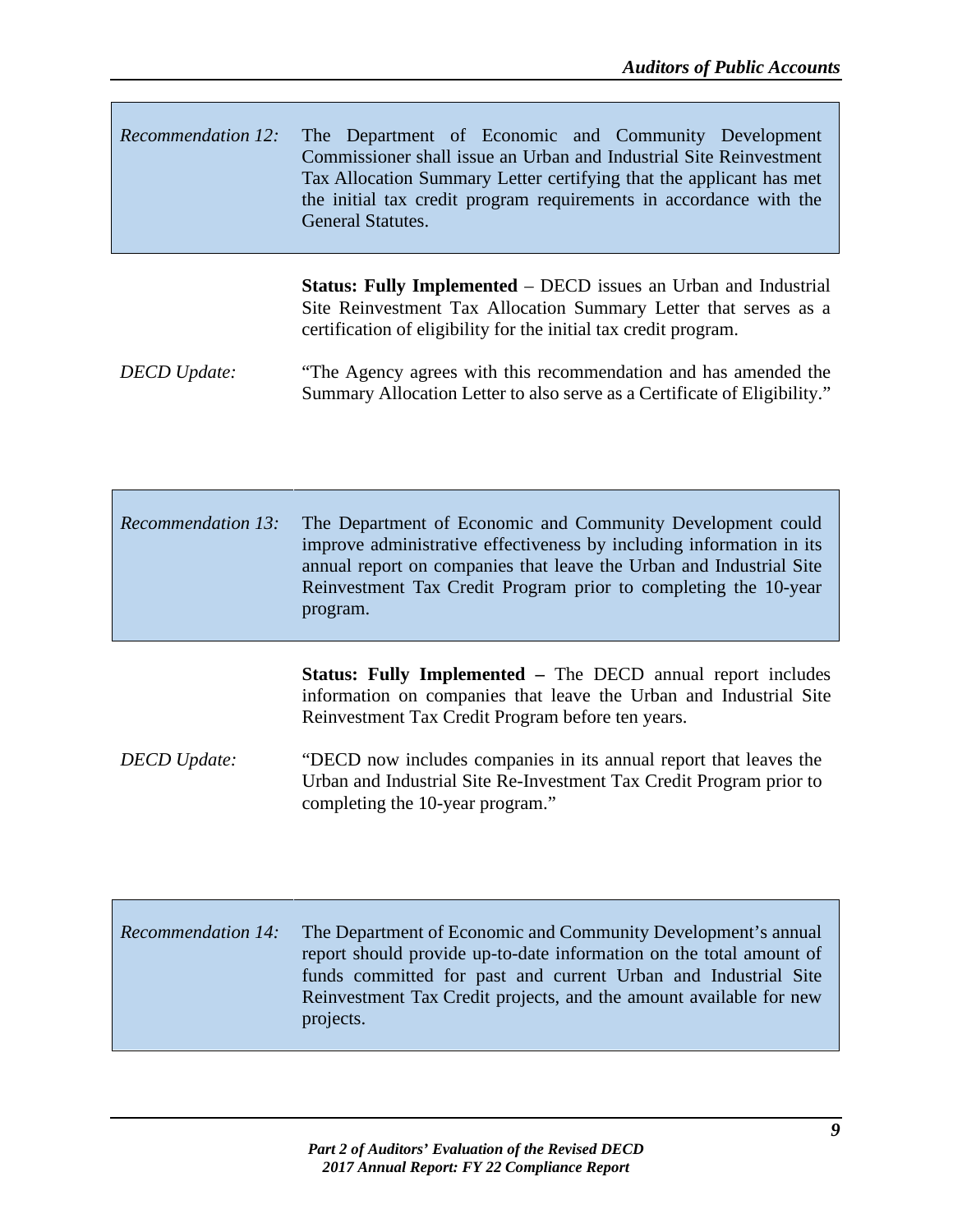|                    | <b>Status: Partially Implemented - In the original audit, we found that</b> |
|--------------------|-----------------------------------------------------------------------------|
|                    | the DECD annual report overestimated the amount of funds committed          |
|                    | to past and current Urban and Industrial Site Reinvestment Tax Credit       |
|                    | projects and underestimated the amount available for new Urban and          |
|                    | Industrial Sites Reinvestment Tax Credit projects. DECD stated that its     |
|                    | annual report now includes up-to-date information on the amount             |
|                    | committed to the Urban and Industrial Site Reinvestment Tax Credit.         |
|                    | We inquired if the department includes the amount available for new         |
|                    | projects but did not receive a response.                                    |
|                    |                                                                             |
| <b>DECD</b> Update | "DECD does include up to date information on the total amount of the        |
|                    | funds committed for the program in its annual report."                      |

| <i>Recommendation 15:</i> The Department of Economic and Community Development could<br>improve its administrative efficiency by amending its annual job<br>survey to confirm or update email information of company contacts<br>related to the business assistance program. |
|------------------------------------------------------------------------------------------------------------------------------------------------------------------------------------------------------------------------------------------------------------------------------|
|                                                                                                                                                                                                                                                                              |

**Status: Fully Implemented** – DECD states that it appropriately updates email information of company contacts.

*DECD Update:* "DECD continually updates its email address including making a call to any company in which the email was returned as undeliverable."

| <b>Recommendation 16:</b> | Section $32-9t(i)(1)$ of the General Statutes should be amended to<br>clarify what constitutes the first year of the ten-year cycle and when a<br>business is eligible to receive its first Urban and Industrial Site<br>Reinvestment Tax Credit. |
|---------------------------|---------------------------------------------------------------------------------------------------------------------------------------------------------------------------------------------------------------------------------------------------|
|                           |                                                                                                                                                                                                                                                   |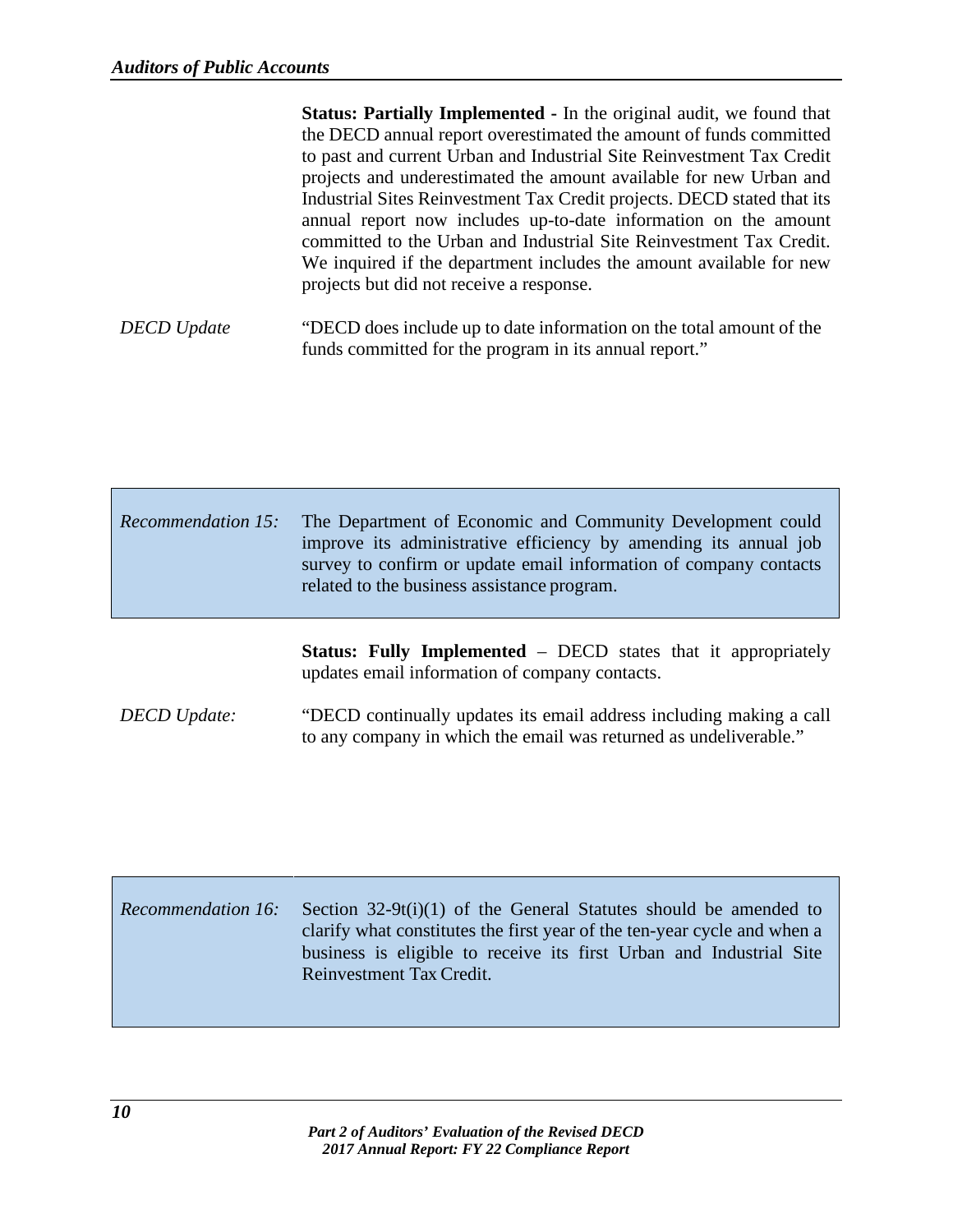**Status: Partially Implemented –** In the original audit report, we found that DECD issued Urban and Industrial Site Reinvestment tax credits to businesses prior to the statutorily-required fourth year of the project.

We believe the error may have been caused by the current statutory language, which may be open to interpretation. For example, it refers to the 10% annual distribution of the Urban and Industrial Site Reinvestment (URA) tax credit as, "…the third full income year succeeding the year in which the investment in the eligible project was made and the three next succeeding income years…" We believe DECD's current letter of intent template for URA and Manufacturing Assistance Act (MAA) projects is less open to interpretation: "The credits can be used over ten years according to the following schedule: years one through three-0%; years four through seven-10%; years eight through ten-20%" and should be adopted in Section  $32-9t(i)(1)$  on the General Statutes. The first year must be defined as referring to the first year of the project qualifying for the URA tax credit rather than the year in which the contract has been executed."

DECD stated that it revised the tax certificates and URA Summary Allocation letter to identify the actual dates associated with the income tax year of eligibility and which income tax year the certificate can be used. However, since Section 32-9t(i)(1) of the General Statutes has not been amended, the dates may be subject to DECD's interpretation and may not be accurate.

*DECD Update:* "The Agency has revised the Tax Certificates and URA Summary Allocation letter to spell out the actual dates associated with the Income Tax Year of eligibility as well as in which Income Tax Year the certificate can be used. Therefore, an amendment to Section 32-t (i) (1) is not necessary."

*Recommendation 17:* The Department of Economic and Community Development could improve administrative efficiency by developing a reminder system to promote more timely submission of required information by businesses in the Urban and Industrial Site Reinvestment Tax Credit Program.

> **Status: Not Implemented -** DECD has not developed a reminder system to promote more timely submission of required information by businesses in the Urban and Industrial Site Reinvestment Tax Credit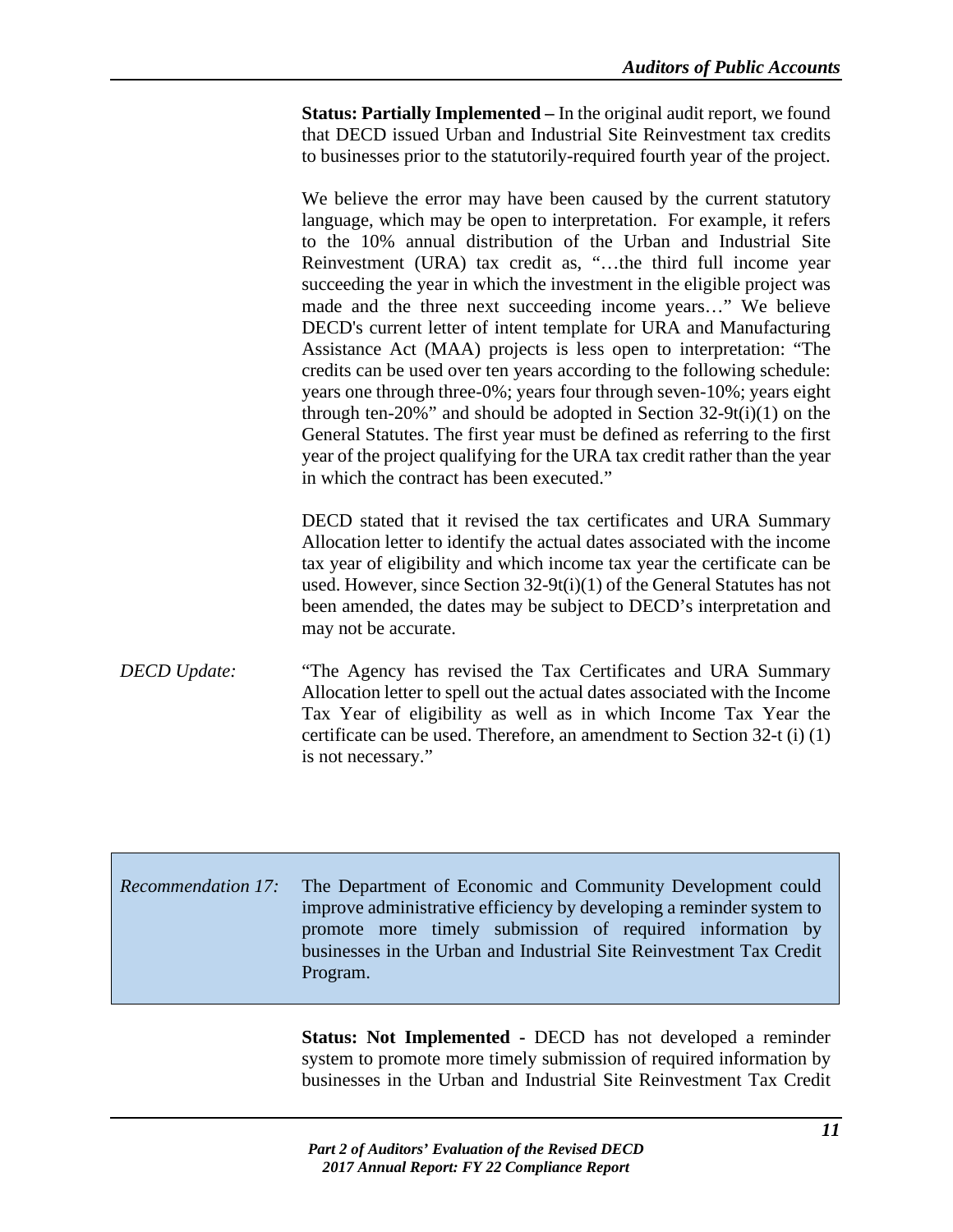Program. A reminder system could not only help the businesses, but also allow DECD to more efficiently and effectively track this information.

*DECD Update:* "The reporting requirement is the responsibility of the companies. The companies are aware of the requirements and that failure to report could lead to their tax credits being revoked. However, DECD will attempt to remind companies of the requirement to submit the required information for companies in the Urban and Industrial Site Reinvestment Tax Credit Program."

## *Recommendation 18:* The Department of Economic and Community Development should require the Urban and Industrial Site Reinvestment Tax Credit certificate of continued eligibility to include information on the earliest tax year in which the certificate is redeemable to improve administrative efficiency.

**Status: Fully Implemented -** DECD requires the Urban and Industrial Site Reinvestment Tax Credit certificate of continued eligibility to include information on the earliest tax year in which the certificate is redeemable.

*DECD Update:* "The Agency has incorporated this practice."

*Recommendation 19:* The Department of Economic and Community Development should require businesses receiving Urban and Industrial Site Reinvestment tax credits to confirm the use, sale, transfer, or carryforward of the tax credit for the preceding calendar year in writing. This would enable DECD to maintain more accurate records and improve administrative efficiency.

> **Status: Not Implemented -** DECD reports that companies that assign their tax credits to other entities must notify DECD and the agency maintains a record of notifications. In the original audit report, DECD assumed that the absence of notification by the business indicated that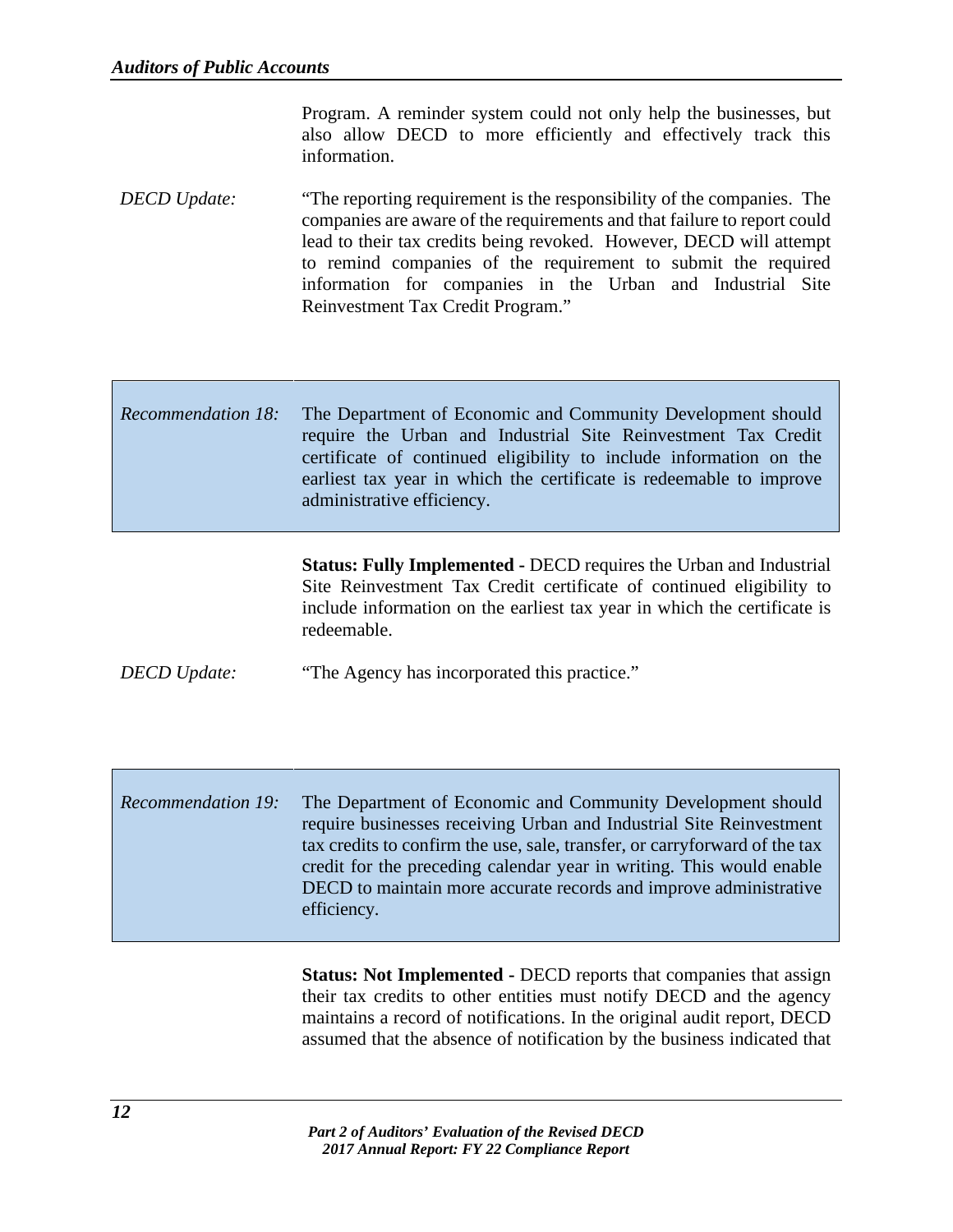|                           | the URA tax credits have not been sold. However, it is possible that the<br>business failed to notify DECD. The current notification requirement                                                                                                                                                                                                                                                                                                       |
|---------------------------|--------------------------------------------------------------------------------------------------------------------------------------------------------------------------------------------------------------------------------------------------------------------------------------------------------------------------------------------------------------------------------------------------------------------------------------------------------|
|                           | does not confirm the use or carryforward of the tax credit. DECD should<br>require the businesses to provide written confirmation on the status<br>(use, sale, transfer, carryforward) of the tax credit for the preceding<br>calendar to avoid inaccurate assumptions. By not maintaining accurate<br>information about the tax credit status, DECD is not holding businesses<br>accountable for adhering to their tax credit agreement.              |
| <b>DECD</b> Update:       | "Based on the State Statute and the Summary Allocation letter issued<br>by DECD, companies that assign their tax credits to other entities must<br>notify DECD. The Agency does maintain a record of the notifications."                                                                                                                                                                                                                               |
| <b>Recommendation 20:</b> | The Department of Economic and Community Development should<br>include statistics on the revocation and other penalties imposed on<br>Urban and Industrial Site Reinvestment tax credit recipients in its<br>annual report.                                                                                                                                                                                                                            |
|                           | Status: Not Implemented - The DECD annual report does not contain<br>this information. DECD states that it will "endeavor to provide"                                                                                                                                                                                                                                                                                                                  |
|                           | statistics in its annual report about companies leaving the Urban and<br>Industrial Site Reinvestment tax credit program due to revocation or<br>penalty. The department did not confirm that its annual report would<br>include statistical information on the revocation and other penalties<br>imposed on Urban and Industrial Site Reinvestment tax credit<br>recipients.                                                                          |
| <b>DECD</b> Update:       | "If a revocation or a penalty result in a company leaving the program<br>before the ten years, DECD will report it as such in its annual report<br>and DECD will endeavor to provide statistical information on the<br>revocation and other penalties imposed on Urban and Industrial Site<br>Reinvestment tax credit recipients in its annual report. However, DECD<br>will not provide the specific names of the companies in the annual<br>report." |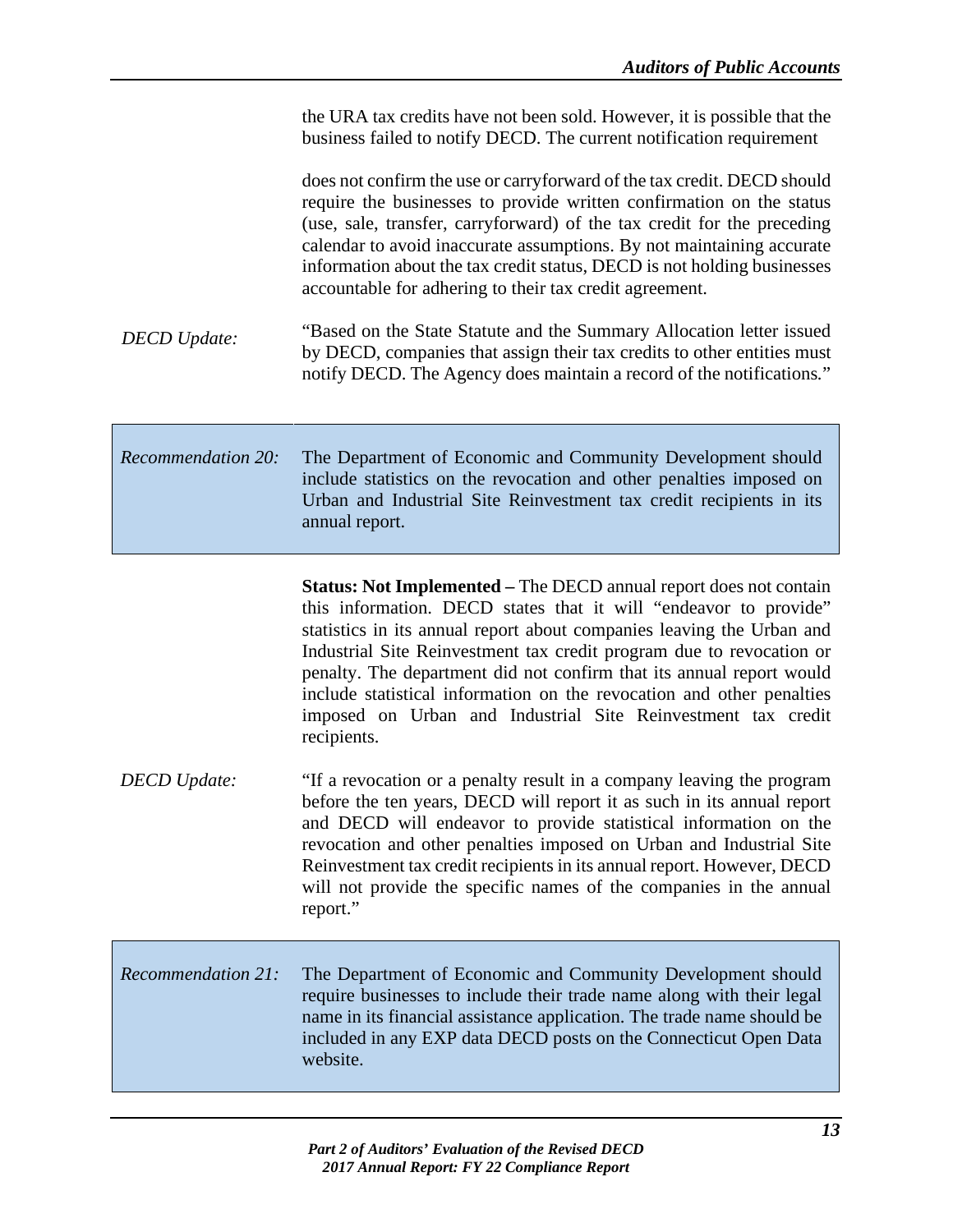**Status: Partially Implemented -** The Small Business Express Program (EXP) will no longer be directly administered by DECD and will be administered by one or more contracted vendors working as a DECD lending partner. However, the department will require lending partners to include their trade and legal name on their applications with the contracted vendors for EXP and Manufacturing Assistance Act (MAA) applications*.*

- *DECD Update:* "The Small Business Express Program 1.0 is inactive. Moving forward the Small Business Express Program will no longer be directly administered by DECD and will be administered by contracted vendor(s) working as a lending partner(s) to DECD. However, DECD will require that the lending partners include their trade name along with their legal name on their applications with the contracted vendors, this will also be the same for the MAA applications*."*
- *Recommendation 22:* The Department of Economic and Community Development should include the time it takes for the department to approve or deny applications in its annual report. In addition, DECD should also report the time it takes for an approved applicant to receive the funds.

**Status: Not Implemented -** While DECD can track how long it takes to approve or deny applications and the time for an approved applicant to receive the funds; it does not include this information in its annual report.

- *DECD Update: "The agency through its CRM database can track the time it takes for* the department to approve or deny applications and the time it takes for an approved applicant to receive the funds. The Agency is considering including this information in the annual report*."*
- *Recommendation 23:* The Department of Economic and Community Development should establish criteria that would require a project manager to conduct a site visit prior to the department deciding on an application for the Small Business Express Program.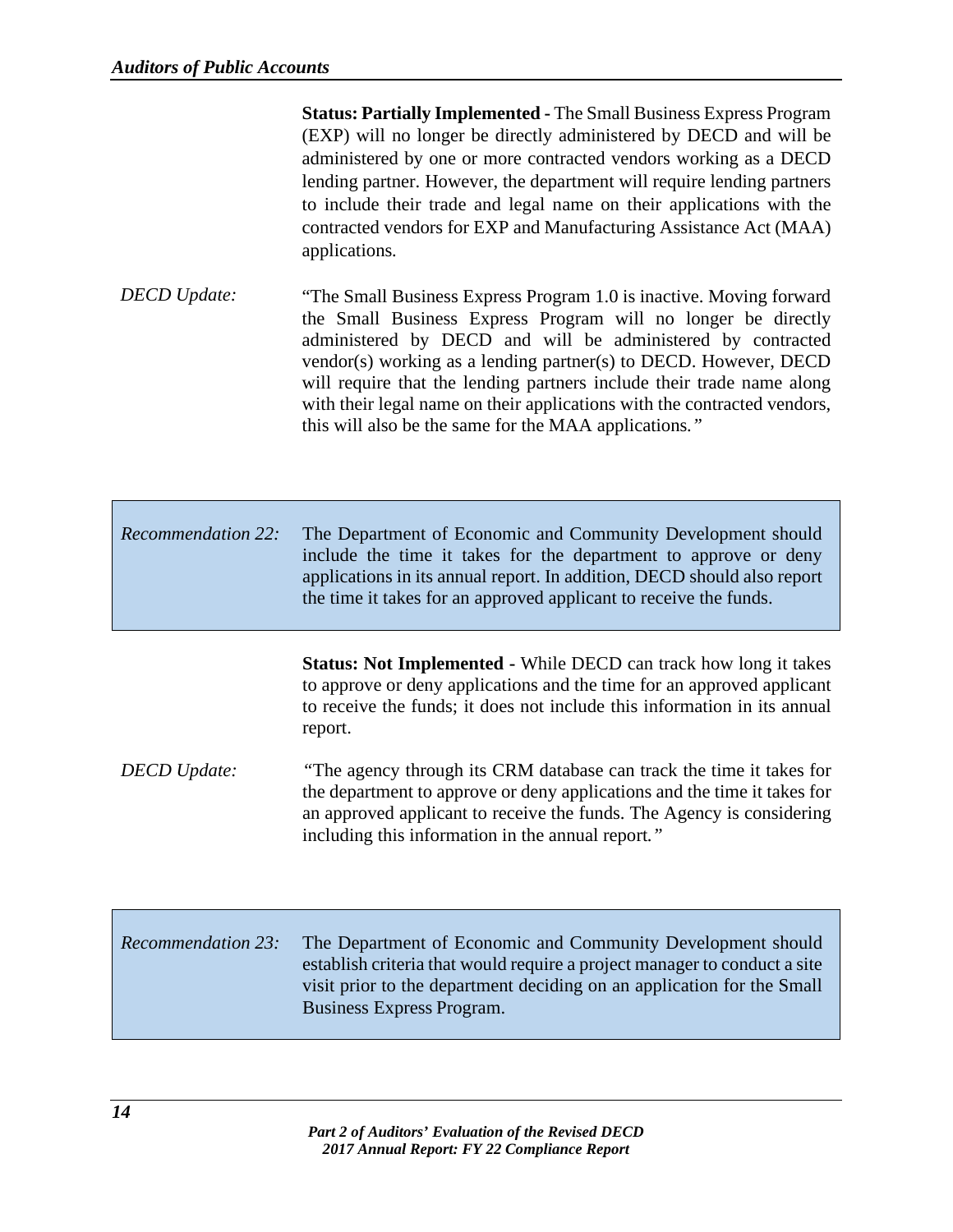**Status: Not Implemented -** DECD has not established criteria that would require a project manager to conduct a site visit prior to deciding on an application for the revised Small Business Express Program. The Small Business Express Program will no longer be directly administered by DECD and will be administered by one or more contracted vendors working as a DECD lending partner. We are unaware if the contracted vendor will establish criteria to require project managers to conduct site visits prior to deciding on Small Business Express applications.

*DECD Update:* "The Small Business Express Program 1.0 is inactive. Moving forward the Small Business Express Program will no longer be directly administered by DECD and will be administered by contracted vendor(s) working as a lending partner(s) to DECD*.* 

| <b>Recommendation 24:</b> | The Department of Economic and Community Development should<br>provide applicants a business plan template so they can submit plans<br>that address common elements affecting businesses. |
|---------------------------|-------------------------------------------------------------------------------------------------------------------------------------------------------------------------------------------|
|                           | <b>Status: Fully Implemented - DECD published a resource directory to</b><br>provide technical assistance and posted a sample business plan on its<br>website                             |

*DECD Update: "The Agency has published a resource directory to provide technical* assistance and made a sample business plan available on our website*."*

*Recommendation 25:* The Department of Economic and Community Development should amend its internal policy manual to check the applicant's personal credit, whether the applicant is current on property taxes, and whether there are any liens against the applicant's property.

> **Status: Partially Implemented -** The Small Business Express Program will no longer be directly administered by DECD and will be administered by one or more contracted vendors working as a DECD lending partner. The department will require the lending partner to provide reasonable assurance that the applicants meet professional lending standards, are current on their property taxes and investigate any liens against the applicant's property.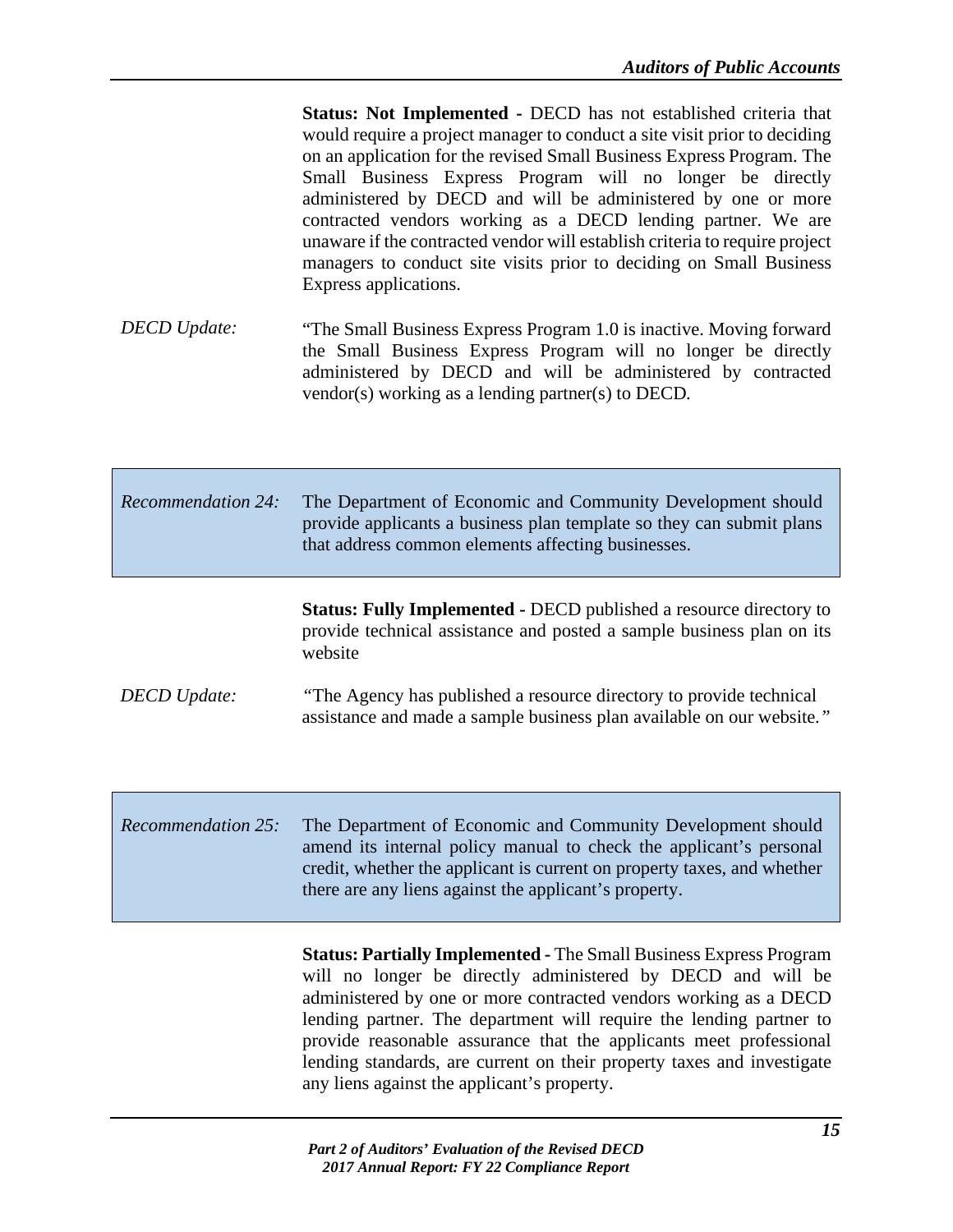- *DECD Update:* "The Small Business Express Program 1.0 is inactive. Moving forward the Small Business Express Program will no longer be directly administered by DECD and will be administered by contracted vendor(s) working as a lending partner(s) to DECD. The agency will require that the selected lending partner(s) provide reasonable assurance that the applicants meet professional lending standards, are not delinquent on their property taxes and investigate any liens against the applicant's property.
- *Recommendation 26:* The Department of Economic and Community Development should establish a written policy that identifies criteria for further analysis of an applicant's loan risk when the Office of Financial Review raises certain concerns about the applicant's financial viability.

**Status: Not Implemented** - DECD did not establish a written policy that identifies criteria for further analysis of an applicant's loan risk when the Office of Financial Review raises certain concerns about the applicant's financial viability.

- *DECD Update:* "The Agency is considering the necessary steps to implement this policy recommendation."
- *Recommendation 27:* The Department of Economic and Community Development Letter of Intent Committee should maintain meeting minutes documenting its reasons for approving funding applications when the Office of Financial Review identifies significant financial concerns.

**Status: Not Applicable -** DECD does not maintain minutes to document its reasons for approving funding applications when the Office of Financial Review identifies significant financial concerns. The Letter of Intent Committee is no longer operating.

*DECD Update:* "The Letter of Intent Committee is no longer being utilized."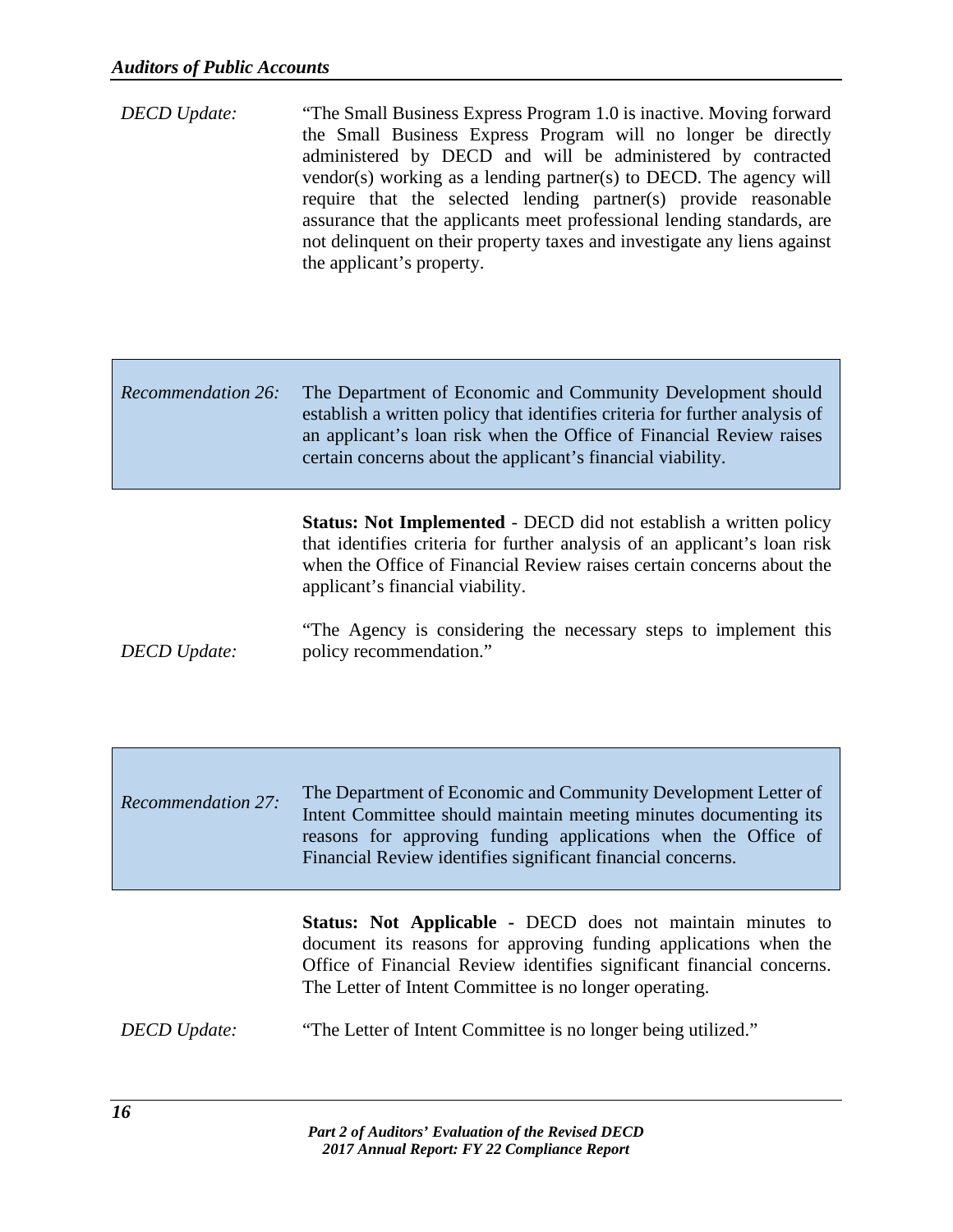| <b>Recommendation 28:</b> | The Department of Economic and Community Development should        |
|---------------------------|--------------------------------------------------------------------|
|                           | collect information on legal fees paid by business owners to track |
|                           | whether they have been paid. The department should recoup any      |
|                           | unpaid legal fees from businesses.                                 |

**Status: Fully Implemented -** DECD collects information on legal fees paid by business owners to track whether they were paid. The department has a process to address and track unpaid legal bills and may refer them to the Office of the Attorney General.

*DECD Update:* "The Agency requires legal bills to be paid prior to finalizing assistance agreements. For agreements that are not finalized, the Agency has a process to address and track unpaid legal bills which may include referral to the Attorney General's office if appropriate*."*

*Recommendation 29:* The Department of Economic and Community Development should clarify its internal procedure and guideline manual regarding when a business owner must pay the department's legal fees as part of the Small Business Express Program's funding requirements.

> **Status: Not Implemented -** The Small Business Express Program is inactive and will be administered by one or more contracted vendors working as a DECD lending partner. DECD did not indicate whether its contracted vendor will have a policy specifying when a business owner must pay the department's or contracted vendor's legal fees.

*DECD Update:* "The Small Business Express Program 1.0 is inactive. Moving forward the Small Business Express Program will no longer be directly administered by DECD and will be administered by contracted vendor(s) working as a lending partner(s) to DECD."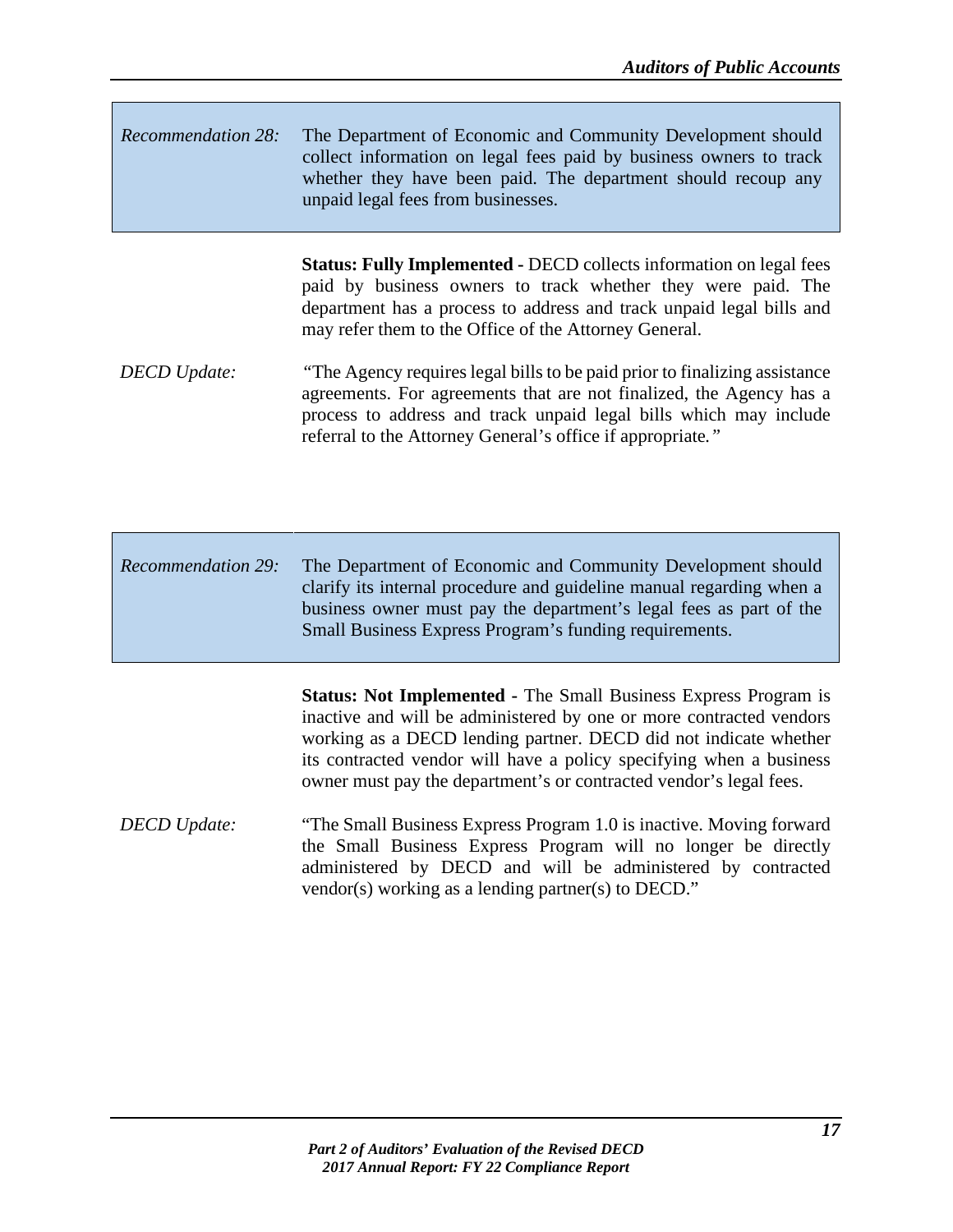| <i>Recommendation 30:</i> The Department of Economic and Community Development should |
|---------------------------------------------------------------------------------------|
| conduct a semiannual review of DECD-assisted businesses that have                     |
| failed to determine whether the initial financial review identified                   |
| common risk factors that could indicate that DECD should deny                         |
| similar applications in the future.                                                   |

**Status: Partially Implemented -** DECD did not conduct a semiannual review of the DECD-assisted business that failed to determine whether its initial financial review identified common risk factors that could indicate that the department should deny similar applications in the future. However, the department reports it continually updates its criteria and requirements before extending funding to reduce the risk of committing to a failing business*.*

*DECD Update:* "DECD does not have the resources to investigate initial reviews of failed businesses. DECD does, however, continually update the criteria and requirements before extending funding to reduce the risk of committing to a failing business*.*"

| <i>Recommendation 31:</i> The Department of Economic and Community Development may<br>consider increasing loan interest rates in future assistance agreements |
|---------------------------------------------------------------------------------------------------------------------------------------------------------------|
| if a business owner does not submit the documentation required for<br>DECD to conduct a project close out audit.                                              |

**Status: Not Implemented -** DECD did not increase loan interest rates in its assistance agreements when business owners did not submit the documentation required for DECD to conduct a project closeout audit. However, DECD declares companies in default if they do not complete the project audit, in accordance with existing language in the assistance agreement.

*DECD Update:* "Any increases to an interest rate because of failing to complete a required project audit would have to be a provision written into an Assistance Agreement with the client. DECD does, however, declare companies in default for not completing the audit according to the language already in the Assistance Agreement."